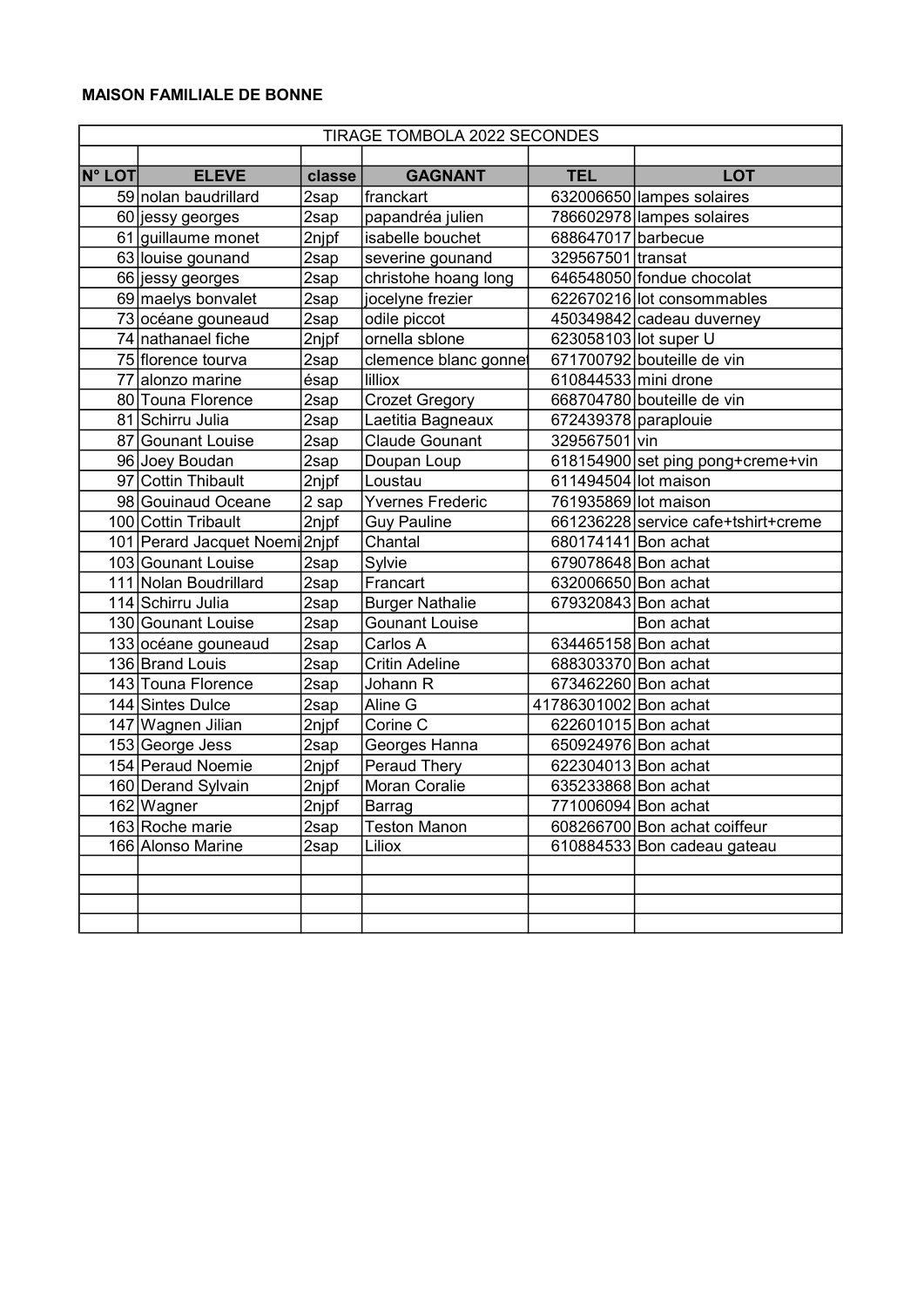| TIRAGE TOMBOLA 2022 3ème |                          |                |                        |                       |                              |  |  |
|--------------------------|--------------------------|----------------|------------------------|-----------------------|------------------------------|--|--|
|                          |                          |                |                        |                       |                              |  |  |
| <b>N° LOT</b>            | <b>ELEVE</b>             | classe         | <b>GAGNANT</b>         | <b>TEL</b>            | <b>LOT</b>                   |  |  |
|                          | 58 slevin boulet         | 3B             | adolphe sylvia         |                       | 608090055 devidoire arrosage |  |  |
|                          | 71 emeline trolliet      | 3A             | bastien trolliet       |                       | lot bio des voirons          |  |  |
|                          | 78 emelie                | 3a             | fabrice trolliet       |                       | lot super u                  |  |  |
|                          | 79 flavie staelens       | 3b             | julien                 | 621583924 lot super u |                              |  |  |
|                          | 83 lecoq Vincent         | 3b             | <b>Cattin Enzo</b>     | 652493122 vin         |                              |  |  |
|                          | 86 lecoq Vincent         | 3 <sub>b</sub> | Cattin Veronique       | 770780892 vin         |                              |  |  |
|                          | 90 lecoq Vincent         | 3 <sub>b</sub> | <b>Frey Michael</b>    | 652632964 jouet, vin  |                              |  |  |
|                          | 92 pequet eddy           | 3b             | lavanchy Steven        | 684265264 jouet+vin   |                              |  |  |
|                          | 93 Barnier Lucas         | 3b             | Bagnaud                |                       | 666035732 yves rocher        |  |  |
|                          | 107 Emilien Guillaume    | 3 <sub>b</sub> | Guillaume Suzy         | 678246053 Bon achat   |                              |  |  |
|                          | 112 Eddy Pequet          | 3B             | <b>Brun Andy</b>       | 615487763 Bon achat   |                              |  |  |
|                          | 113 Chabannes Gladys     | 3a             | Chabannes              | 631244230 bon achat   |                              |  |  |
|                          | 120 Luca F               | 3a             | Vidoni Catherine       | 608771265 bon achat   |                              |  |  |
|                          | 122 Maeva                | 3a             | <b>Blanc</b>           | 450872724 Bon achat   |                              |  |  |
|                          | 123 flavie staelens      | 3 <sub>b</sub> | Sylvie                 | 630563442 Bon achat   |                              |  |  |
|                          | 125 lecog Vincent        | 3B             | <b>Nicolas Cattin</b>  | 652493122 Bon achat   |                              |  |  |
| 131                      | <b>Emilien Guillaume</b> | 3B             | Suzy                   | 678246053             | Bon achat                    |  |  |
| 138                      | <b>Brix Beudra</b>       | 3a             | <b>Brix</b>            |                       | Bon achat                    |  |  |
| 148                      | Jeremy M                 | 3B             | <b>Monies Michael</b>  | 763467025             | Bon achat                    |  |  |
| 157                      | Muresan Alexandra        | 3b             | Voicu Adela            | 782223904             | Bon achat                    |  |  |
| 158                      | emeline trolliet         | 3a             | <b>Daniel Frossard</b> |                       | Bon achat                    |  |  |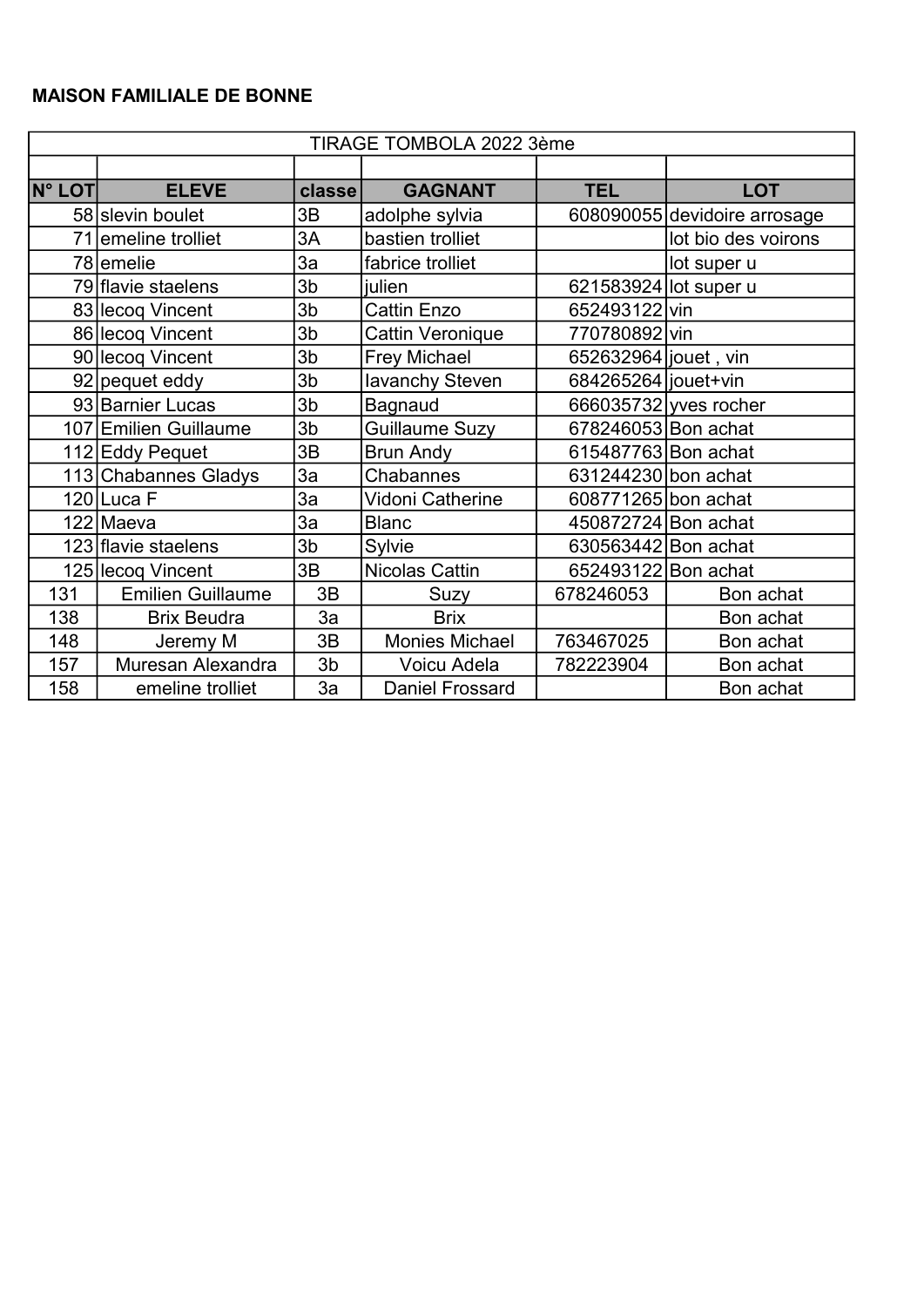| <b>TIRAGE TOMBOLA 2022</b> |                         |        |                   |                        |                                     |  |  |
|----------------------------|-------------------------|--------|-------------------|------------------------|-------------------------------------|--|--|
|                            |                         |        |                   |                        |                                     |  |  |
| <b>N° LOT</b>              | <b>ELEVE</b>            | classe | <b>GAGNANT</b>    | <b>TEL</b>             | <b>LOT</b>                          |  |  |
|                            | 52 vuarand sylvain      |        | 4 crepy guillaume | 688198893 téléviseur   |                                     |  |  |
|                            | 76 killian              |        | 4 fait            |                        | 06 16 08 08 55  lunettes virtuelles |  |  |
|                            | 85 Arthur               |        | 4 Carret          | 669155814 lot surprise |                                     |  |  |
|                            | 95 Vuarand Sylvain      |        | 4 Chantal V       |                        | $675530105$ creme+ vin+deco         |  |  |
|                            | 124 Marina              |        | 4 Laurence        | 683723749 Bon achat    |                                     |  |  |
|                            | 150 De gantebois Arthur |        | 4 Barrier Sandra  | 663139916 Bon achat    |                                     |  |  |
|                            | 152 Kylian              |        | $4$ Michel D      | 698900451 Bon achat    |                                     |  |  |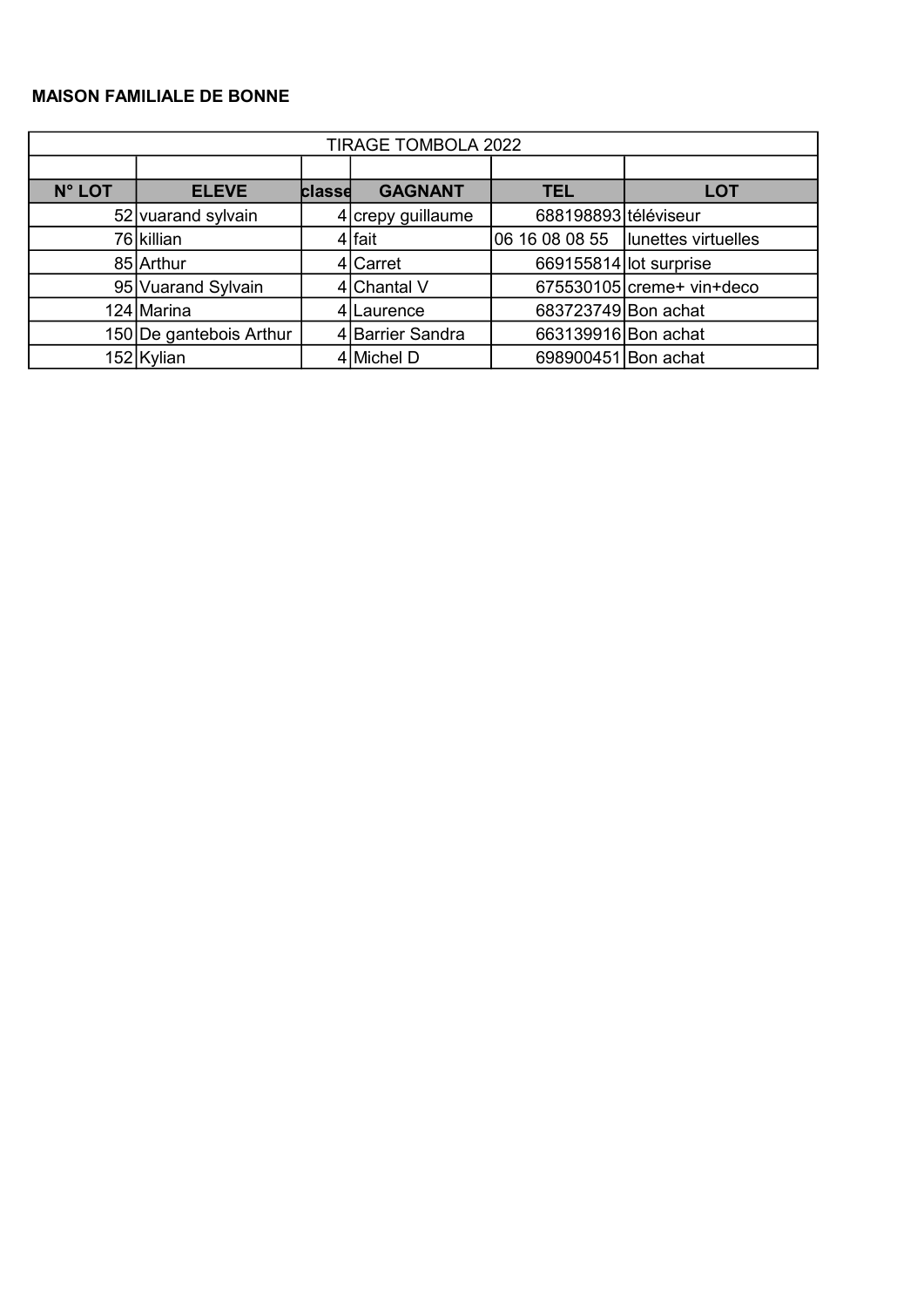| TIRAGE TOMBOLA 2022 CAP |                          |        |                       |            |                        |  |
|-------------------------|--------------------------|--------|-----------------------|------------|------------------------|--|
|                         |                          |        |                       |            |                        |  |
| N° LOT                  | <b>ELEVE</b>             | classe | <b>GAGNANT</b>        | <b>TEL</b> | <b>LOT</b>             |  |
| 51                      | screm gianni             | cap1   | screm théo            | 645044453  | canoe                  |  |
| 54                      | flavien buisson          | cap 2  | stephane bachy        | 682147676  | montre connectée       |  |
| 84                      | <b>B</b> Fongeauaz       | capa 1 | b Fongeauaz           |            | 3 post confiture       |  |
| 94                      | Quentin                  | capa 1 | <b>Rizzo Claude</b>   | 450374557  | lot cuisine            |  |
| 108                     | Mayn't Emma              | Capa2  | Mayn't Lionel         | 632642358  | Bon achat              |  |
| 116                     | Chevassus                | Capa2  | Due Ivan              | 624696565  | Bon achat              |  |
| 121                     | Theothim                 | Capa1  | <b>Esnault Amelie</b> | 6070830    | Bon achat              |  |
| 127                     | Johan                    | Capa1  | Simon Adeline         | 684072292  | Bon achat              |  |
| 128                     | Datchy                   | capa2  | Datchy g              | 687679770  | Bon achat              |  |
| 129                     | <b>Bretaire Luka</b>     | Capa 1 | Vaudaux d             | 677090912  | Bon achat              |  |
| 135                     | Tom Moreau               | Capa1  | <b>Benneton Giles</b> | 450186951  | Bon achat              |  |
| 137                     | <b>Designees Quentin</b> | capa 1 | Sam Michelle          | 660613357  | Bon achat              |  |
| 139                     | Mayn't Emma              | capa2  | Morel Jean-Pierre     | 602372612  | Bon achat              |  |
| 142                     | Screm Gianni             | Capa1  | Damouta Dominique     | 687529441  | Bon achat              |  |
| 151                     | Datchy Rayan             | Capa2  | Catchy g              | 687679770  | Bon achat              |  |
| 159                     | <b>Baptiste</b>          | Capa1  | S Guillaume           | 625921106  | Bon achat              |  |
| 164                     | <b>B</b> Luka            | Capa1  | Vaudaux D             | 677090912  | Bon achat horticulteur |  |
| 165                     | <b>Baptiste</b>          | Capa1  | Fatima                | 646377895  | Bon cadeau             |  |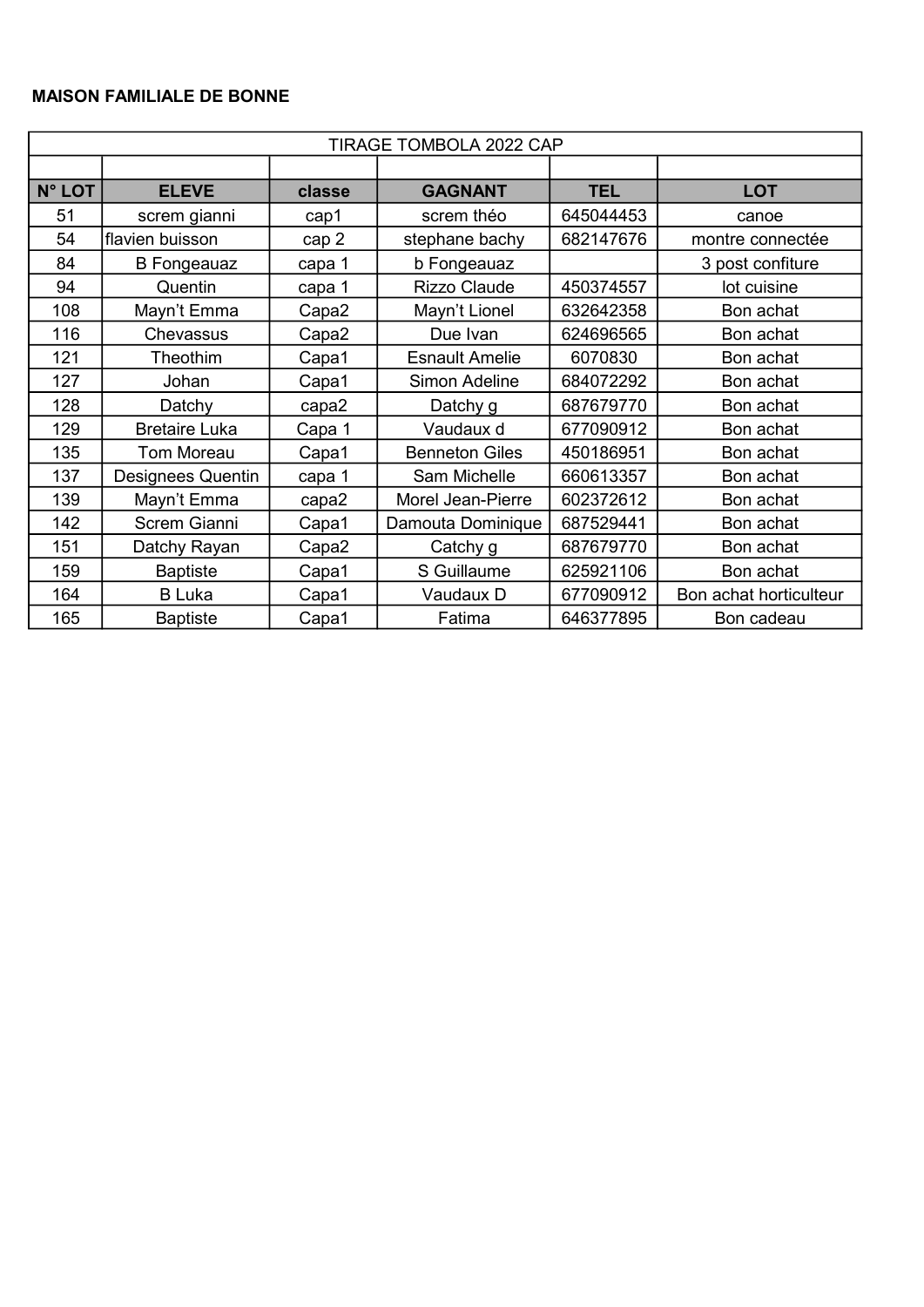| TIRAGE TOMBOLA 2022 PREMIERES |                        |        |                         |            |                     |  |
|-------------------------------|------------------------|--------|-------------------------|------------|---------------------|--|
|                               |                        |        |                         |            |                     |  |
| <b>N° LOT</b>                 | <b>ELEVE</b>           | classe | <b>GAGNANT</b>          | <b>TEL</b> | <b>LOT</b>          |  |
| 91                            | Maeve                  | 1sap   | <b>Countial Jean</b>    | 608416212  | jouet+ vin          |  |
| 102                           | Johan B                | 1ap    | Marie Beraud            | 611535211  | Bon achat           |  |
| 104                           | Martin B               | 1ap    | Gisele N                | 450944281  | Bon achat           |  |
| 105                           | Martin B               | 1ap    | Anny M                  | 660385653  | Bon achat           |  |
| 109                           | <b>Mignot Carla</b>    | 1sap   | <b>Constantin M</b>     | 664771154  | Bon achat           |  |
| 110                           | <b>Mignot Carla</b>    | 1sap   | <b>Gary Vincent</b>     | 658050433  | Bon achat           |  |
| 118                           | Martin B               | 1ap    | DÀngelo Joseph          | 450944161  | Bon achat           |  |
| 126                           | Mignon carla           | 1sap   | <b>Chiselle Bouvier</b> | 658695112  | Bon achat           |  |
| 132                           | Elina K                | 1sap   | Cecile e                | 630920990  | Bon achat           |  |
| 141                           | Curliat Léa            | 1sap   | Schupbach               | 650409989  | Bon achat           |  |
| 145                           | Francois A             | 1ap    | Monique                 | 643168940  | Bon achat           |  |
| 146                           | Pugnat Tynoi           | 1ap    | <b>Breches</b>          | 624863632  | Bon achat           |  |
| 149                           | Lucas                  | 1ap    | Veronique               | 681947670  | Bon achat           |  |
| 155                           | <b>Antoine Klara</b>   | 1sap   | <b>Bottollier Serge</b> | 603488364  | Bon achat           |  |
| 156                           | <b>Bouvrier Martin</b> | 1ap    | <b>Natalie Celine</b>   | 450944572  | Bon achat           |  |
| 167                           | Mignot                 | 1sap   | Rakoto Tefy             | 450033892  | Bon cadeau myosotis |  |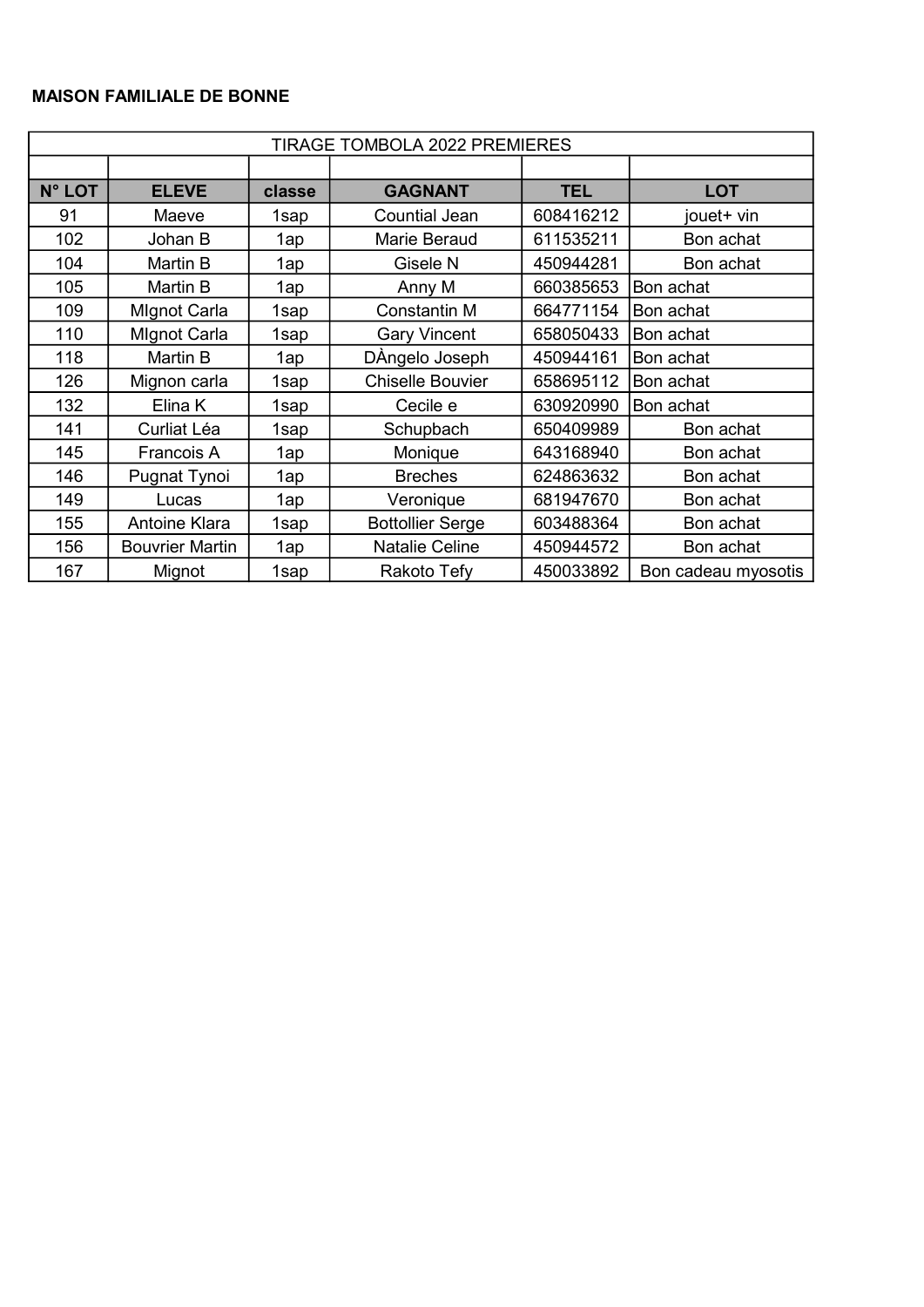|               | TIRAGE TOMBOLA 2022 terminales |         |                        |            |                     |  |  |  |
|---------------|--------------------------------|---------|------------------------|------------|---------------------|--|--|--|
|               |                                |         |                        |            |                     |  |  |  |
| <b>N° LOT</b> | <b>ELEVE</b>                   | classe  | <b>GAGNANT</b>         | <b>TEL</b> | <b>LOT</b>          |  |  |  |
| 55            | julien delattre                | tle ap  | jacques vuarambon      | 618240848  | presse agrume       |  |  |  |
| 56            | pascal mouthon                 | tle ap  | café des platanes      | 781654839  | appareil raclette   |  |  |  |
| 62            | pascal mouthon                 | tle ap  | guillaume michon       | 682178411  | transat             |  |  |  |
| 70            | pascal mouthon                 | tle ap  | mouthon                | 674146116  | nuit chez baud      |  |  |  |
| 83            | zehnacker yannis               | tle sap | zehnacker yannis       | 651659988  | boujie artisanale   |  |  |  |
| 88            | <b>Peller Aurelien</b>         | tle ap  | <b>Meynet Mathias</b>  | 683115967  | bouteille champagne |  |  |  |
| 89            | Thomas                         | tle ap  | <b>Nottet Sandrine</b> | 637689163  | lot surprise        |  |  |  |
| 99            | Anaro Nyk                      | tle ap  | Anaro Evelyne          | 673005893  | lot beaute          |  |  |  |
| 106           | <b>Pascal Mouthon</b>          | Tle ap  | Leroy Simon            | 671635449  | Bon achat           |  |  |  |
| 119           | Amaro Nyk                      | tleap   | Amaro Evelyne          | 673005893  | Bon achat           |  |  |  |
| 134           | Favre                          | Tle ap  | Sabna                  | 769350458  | Bon achat           |  |  |  |
| 140           | <b>Bastien</b>                 | tleap   | <b>Tessa Vernon</b>    | 631650082  | Bon achat           |  |  |  |